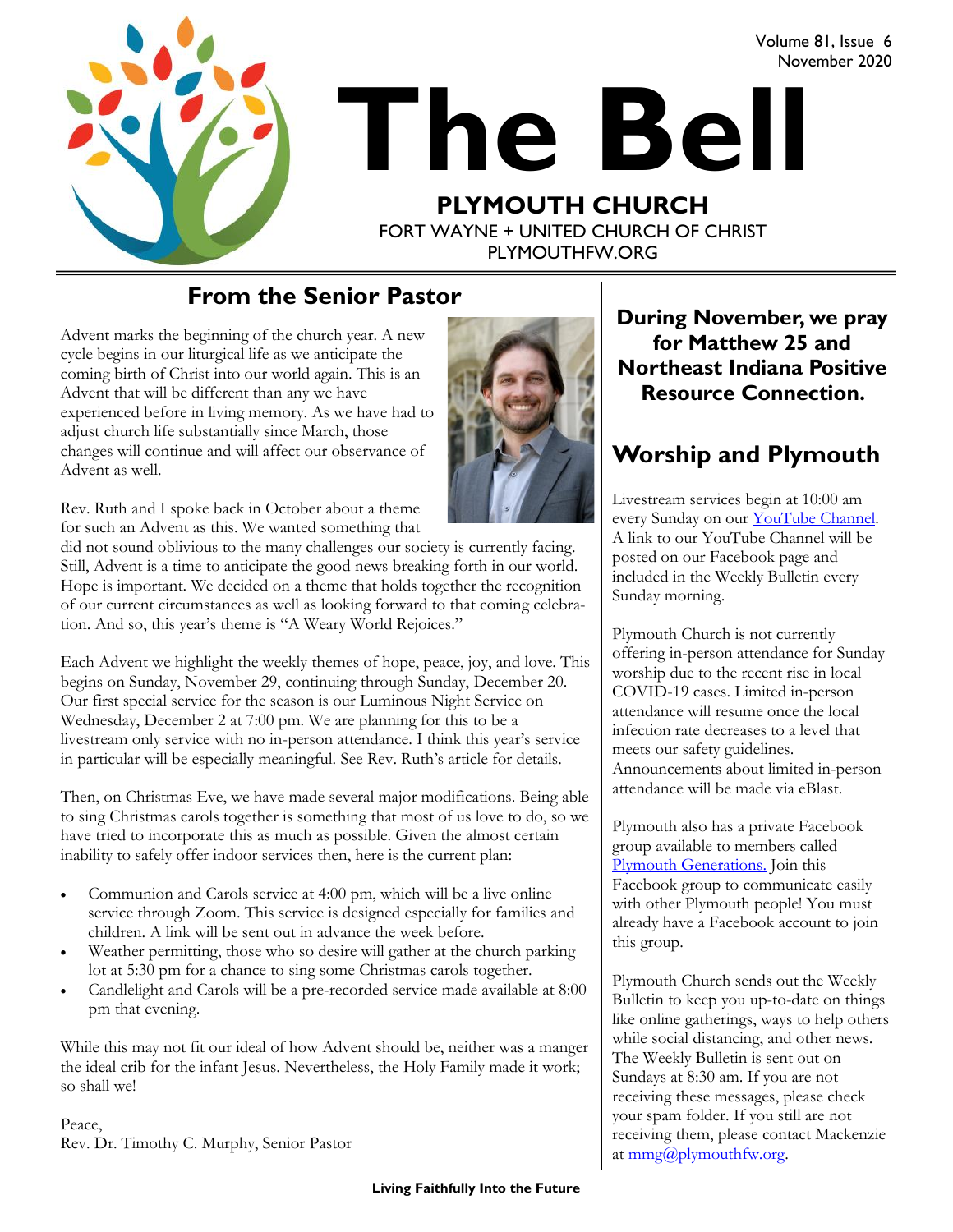### **From the Associate Pastor**

Luminous Night Service of Lament and Promise Wednesday, December 2 at 7:00 pm, Plymouth YouTube Channel **God is a luminous presence especially in the darkest moments of our lives.**

Dear Friends,

2020 is a year immersed and marinated in lament, worry, grief, anxiety, depression and despair for many. Our individual and cultural psyches have been overwhelmed with distress and stress. This Advent many of us need, more than previous years, an occasion that gives open permission to lament and complain, to express anger and frustration, to feel and share our grief and weariness. Since 2001 Luminous Night Service always has been offered with that in mind. This 20th year is no different. In fact it is even more evocative as we are mired in astronomical COVID-19 deaths, systemic racism, political dysfunction and cultural discord as we have never before experienced.



Let us be honest with each other. In "normal" years, for many adults, youth, and children, the Christmas season intensifies feelings of hurt, sadness, loneliness because of: emotional and mental illness, grief over the death of a loved one, physical illness or chronic pain, broken, estranged relationships, job loss, financial insecurity, painful memories of the past, doubt over ones direction in life, fear of violence, or deep anxiety.

Why is it then called a "Service of Lament **and Promise**"? We turn to Isaiah 9:2

" The people who walked in darkness have seen a great light; those who lived in a land of deep darkness - on them light has shined."

While it is appropriate to wail against all that is wrong and worrisome, we are also a people who do not wallow. We look to the Light; we rely on the faithfulness of our God who offers us "strength for today, bright hope for tomorrow" as it says in the hymn "Great Is Your Faithfulness." The Christmas hymn "O Holy Night" carries the phrase "a thrill of hope" immediately before the line "a weary world rejoices" which is our 2020 Advent theme. Human lament is always juxtaposed with affirmations of God's promise "never to abandon nor forsake us."

For this 20th service you will see three physical symbols. The first and newest will be a Lisa's Legacy candle as the Candle of Comfort. Ann Filler, mother to Lisa Filler who died five years ago, created Lisa's Legacy "compassionate conversations" bags in memory of Lisa to support other grieving people. The second symbol is the Diversity Blanket for the manger, created in 2008, pieced from fabric swatches contributed by Plymouth people. It is a visual reminder of the variety, diversity, and beauty of Plymouth's and the world's people for whom Jesus was born. The wood Manger itself, hand crafted by Judy Crooks at my request, was made for the 2005 Luminous Night Service.

If you are planning to join us for this pre-recorded service, you are invited to place one or more candles near you so you can light them at the given time in the service. This year be especially kind and gentle with yourself and those around you.

May God's peace surround you,

Rev. Ruth E. Phillips, Associate Pastor

### **2021 Pledge Reminder**

While our Stewardship Season has concluded, we are still accepting and encouraging households to submit their pledge form if you have not already done so. Please mail it to the office at:

Plymouth Congregational Church, Attn: 2021 Pledge 501 West Berry Street Fort Wayne, IN, 46802



You are able to give using your credit card online, as some have already done, but for documenting purposes, it is very helpful for a form to be submitted to the office. Your pledge helps shape the annual budget for 2021, which our boards are actively working on. Thank you!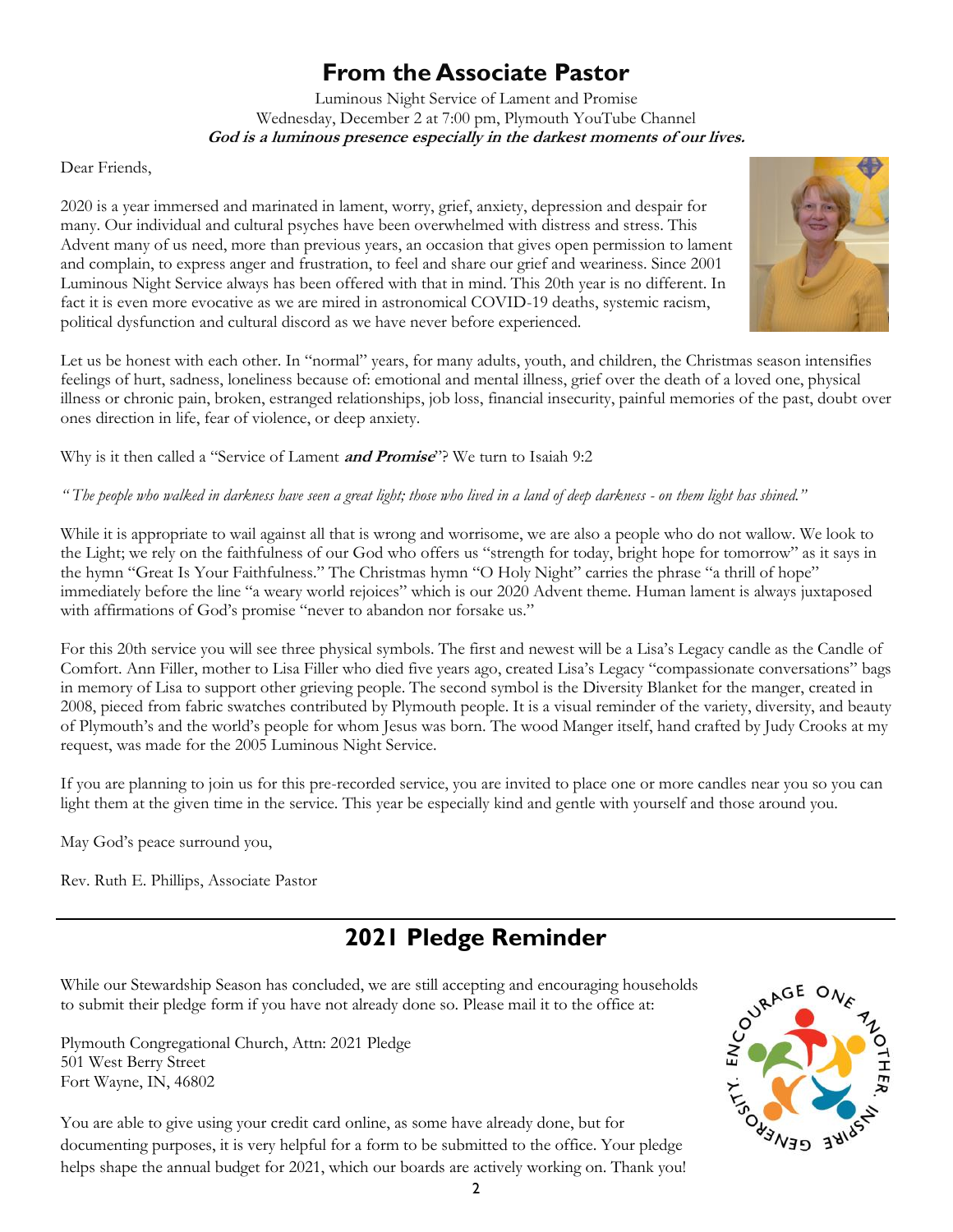# **Thanksgiving Special Offering**

On Sunday, November 22, the Benevolence Committee invites you to participate in a special offering to celebrate Thanksgiving. This year's



beneficiary will be Homebound Meals, Inc. of Fort Wayne. When Homebound Meals started in 1971, they delivered only four meals each day.

Now, volunteers for Homebound Meals travel along 20 different routes every weekday, delivering freshly prepared and medically tailored meals throughout Fort Wayne to individuals who are not able to prepare their own food.

While many folks are able to pay the \$5.20/meal Homebound Meals must charge to cover expenses, many others cannot. For those who require it, financial assistance is offered as available. This is where our special offering comes in! Through your generosity, we can help extend the service of Homebound Meals to those who need it most.

Thanksgiving is a time to celebrate the abundant blessings we enjoy. What better way to celebrate abundance than by giving abundantly? What better way to celebrate your blessings than to be a blessing to others?

We hope that you will give as generously as you are able. Checks may be mailed to the church – please be sure to include "Thanksgiving Special Collection" on the memo line. You may also give online [here.](https://www.eservicepayments.com/cgi-bin/Vanco_ver3.vps?appver3=wWsk24ZWJSTZKsGd1RMKlg0BDvsSG3VIWQCPJNNxD8upkiY7JlDavDsozUE7KG0nFx2NSo8LdUKGuGuF396vbVaiPstRo5nGq-DzvnYb662XHubq5Z7ap5JVmPErc4ZeYHCKCZhESjGNQmZ5B-6dx2HOd3DsUXzGmTYEh8VU7JU=&ver=3) Again, please be sure to note that your donation is for the Thanksgiving Special Collection in the space provided.

### **Thanksgiving Food Drive**

The E&M Board invites you to participate in our Thanksgiving Food Drive for Wellspring's food pantry, on Saturday, November 21, from 9:00 am - 11:00 am. Please note! Due to colder temperatures, we will be inside the church, using the office hallway on Berry to stay warm. Pull up outside the church side door on Berry, and we will come out to collect your donations.

Commonly most-requested items are: dish soap, instant mashed potatoes, pork & beans, condiments, canned/shelf-stable proteins, and canned tomatoes. Of course, all shelf-stable food items are happily accepted!

Our October clothing drive for Fairfield Elementary was a great success, thanks to your generosity. 260 pairs of socks, 180 pairs of underwear, 44 pairs of sweats, 36 hats, 41 pairs of gloves, 9 coats, and various warm clothes and accessories were delivered. Thank you!

### **Plymouth Office**

If you have a need to visit the office, we'd love to see you. Remember to schedule an appointment at least 24 hours in advance. No one is at the front desk, so please arrive on time so a staff member is available to greet you and unlock the door. Please wait at the Berry Street entrance and be prepared to sanitize, sign -in, and wear a mask. Please contact Tina Puitz at [tmp@plymouthfw.org](mailto:tmp@plymouthfw.org) or Mackenzie Giganti at  $\frac{mmg(\partial_t)$  plymouth fw.org to make an appointment.



## **Advent Study**

January Simpson, Licensed Minister, brings her fresh insights and joyful countenance to this year's Advent Study beginning Sunday, November 29 at 9:00 am. She will use readings, poems, music and other media, paired with treasured gospel scriptures. Guides or handouts will be available online. Watch for the Zoom link in Plymouth's Weekly Bulletin.

### **Advent Reading**

Plymouth's own Bill Deans has written an Advent reader titled, *Fear Not…But Hold On Tight.* This thoughtful and thought-provoking book explores the birth and infancy of Christ through the reflections and memories of 24 different people of Bethlehem. The range of perspectives and experiences sheds new light on Christ's birth, inviting you to immerse yourself in the complexity of this sacred story.

The book would make a wonderful Advent gift, or an addition to your own library, and is only \$15.00, with all profits going to the Peace Studies Scholarship at Plymouth. Contact Bill Deans at [justplainbill3@frontier.com](mailto:justplainbill3@frontier.com) to purchase.

### **Plymouth Donations**

If you feel the call to donate to Plymouth during this time of uncertainty, please consider using our online method by using your smart phone's barcode scanner. This QR Code/Scanner tag will take you to the Plymouth donation page, or you can click [here.](https://www.eservicepayments.com/cgi-bin/Vanco_ver3.vps?appver3=wWsk24ZWJSTZKsGd1RMKlg0BDvsSG3VIWQCPJNNxD8upkiY7JlDavDsozUE7KG0nFx2NSo8LdUKGuGuF396vbVaiPstRo5nGq-DzvnYb662XHubq5Z7ap5JVmPErc4ZeYHCKCZhESjGNQmZ5B-6dx2HOd3DsUXzGmTYEh8VU7JU=&ver=3) To scan this QR code, open the camera on your device and hover over the QR code. Once your camera focuses on the

code, an option to follow the link will appear. Your gift helps advance the local and global outreach of Plymouth benevolence.

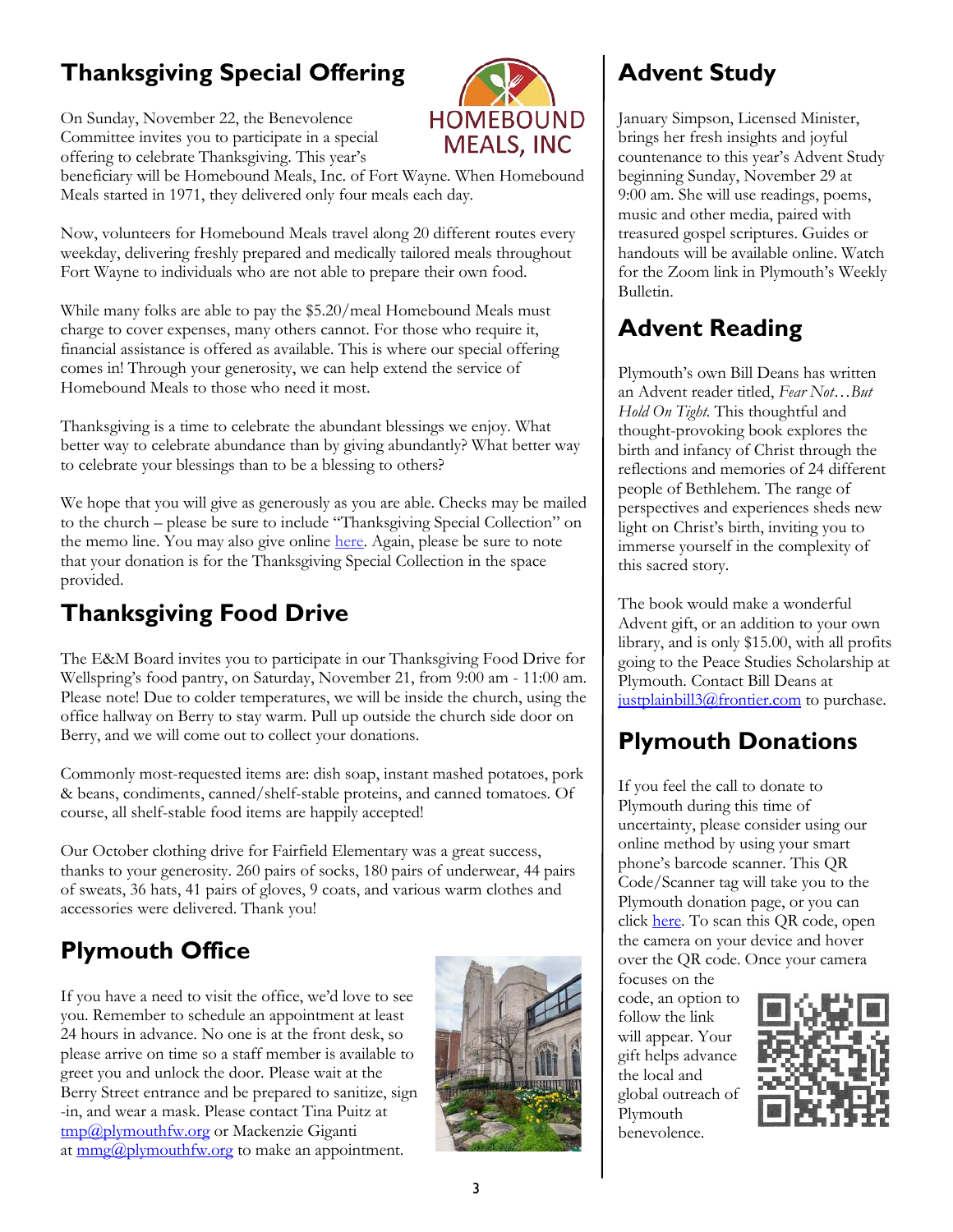### **Concert & Conversation**

**Troubadour for Justice: Garth Hewitt**

December 6, 2:00 pm Click [here](https://us02web.zoom.us/j/87354300960?pwd=KzNRUWl4bWs1NHFsWTc3UmpBZStoQT09) to join via Zoom

The Indiana Center for Middle East Peace hosts balladeer, human rights activist, and Anglican priest, Garth Hewitt, for a Zoom Concert & Conversation, Sunday, December 6, 2:00 pm, to commemorate the 72nd anniversary of the United Nations Universal Declaration of Human Rights.

ICMEP is particularly honored to be offering this Concert to Plymouth Church, in recognition of its 2020 Benevolence Grant which will be used to sponsor this program.

Garth is an Honorary Canon of St. George's Anglican Cathedral in East Jerusalem, and founder of Amos Trust, a British human rights organization with partners in Palestine, South Africa, Nicaragua, Burundi, India, and Tanzania. He was instrumental in the development of the Greenbelt Festival in the UK into a celebration of the arts, faith, and justice.

A friend and protégé of Sir Cliff Richard, he has sung throughout the world, in St. Paul's Cathedral and in a Bolivia maximum security prison, at the Grand Ole Opry and at the foot of the apartheid wall in Bethlehem. Garth has recorded more than 40 albums, highlighting the anti-apartheid struggle in South Africa, the plight of Dalits in India, and for Palestinians in the West Bank and Gaza. His latest albums are *My Name Is Palestine* and *Songs of the Fifth Gospel*.

In 1988, he was named International Artist of the Year at the Gospel Music Association's Dove Awards in Nashville.



# **Plymouth People In Our Prayers**

Dawn Apang, Archer Family, Coral and Wayne Bauer, Mariellen Beitman, Charlie Belch, Carleen Carteaux, Natasha Chemey, Dick Conklin, Kris Conner, David Cornwell, Wendy Crispell, Brad Crowder, Jan Gibson, Robin Grimm, Joan Hartwig, Barbara Hill, Kris Jensen, Nancy Jordan, Gail Keuneke, Ginny Laudadio, Brian Laurenz, Carol Lewark, Joan Lipscomb, Sheldon Lockwood, Janet McCoy, Mary McCoy family, Jim Nelson, Bonnie Pennock, Mariah, Anna, Jackson and Quentin Pierle, Mike Popp, Noel Resor, Anne Rowland, Patrizia Saladini-Stark, Jacqueline Sanders, Rick Schilb, Barbara Senn, John Shannon, Maureen Shea, Travis Sheets, Johanna Smith, Carol Tyndall, Gordon Walter, Virginia Zimmerman

**Sympathy** is extended to Jan Evrard and family on the unexpected and sudden death of her sister, Jill Roe, November 13.

### **\$CHOLARSHIP OPPORTUNITIE\$ FOR TUITION AND FEE\$ FOR ACADEMIC CREDIT**

The Grants and Scholarships Committee has the pleasant responsibility of awarding scholarship grants for tuition and fees for academic credit from the earnings generated by several endowed funds.

**Completed applications with all supporting materials must be received in the church office by the respective due dates.** Incomplete applications are ineligible for consideration.

#### **By February 15:**

The **Richard Nelson Kent Memorial Fund** provides educational grants for tuition and fees for academic credit for members of the United Church of Christ in the Northeast [Indiana] Association and other qualified applicants who are at least 16 years of age and entering into or continuing ecological studies, conservation biology, or other environmentally related studies.

The **R. Donald and Genevieve M. Sinish Fund** provides awards for tuition and fees for academic credit for 16-to-24-year-old members of Plymouth Church.

The **Van Gorder Scholarship** is awarded annually for tuition and fees for post-secondary education leading to a degree, certificate, or license for a graduating senior who is a member of Plymouth Church.

#### **By April 15:**

The **Richard C. Hess Peace Studies Scholarship** will award a \$1,000 tuition and fees scholarship for a college student majoring in peace studies or a related program.

To request application packets for any of these funds or to receive additional information, call the church office at 260-423-9424 or you may submit your request online [here](https://www.plymouthfw.org/contact) in the Contact Us box on the Plymouth website. Please provide your name, phone number, and email address so one of the members of the Grants and Scholarships Committee can respond to your request.

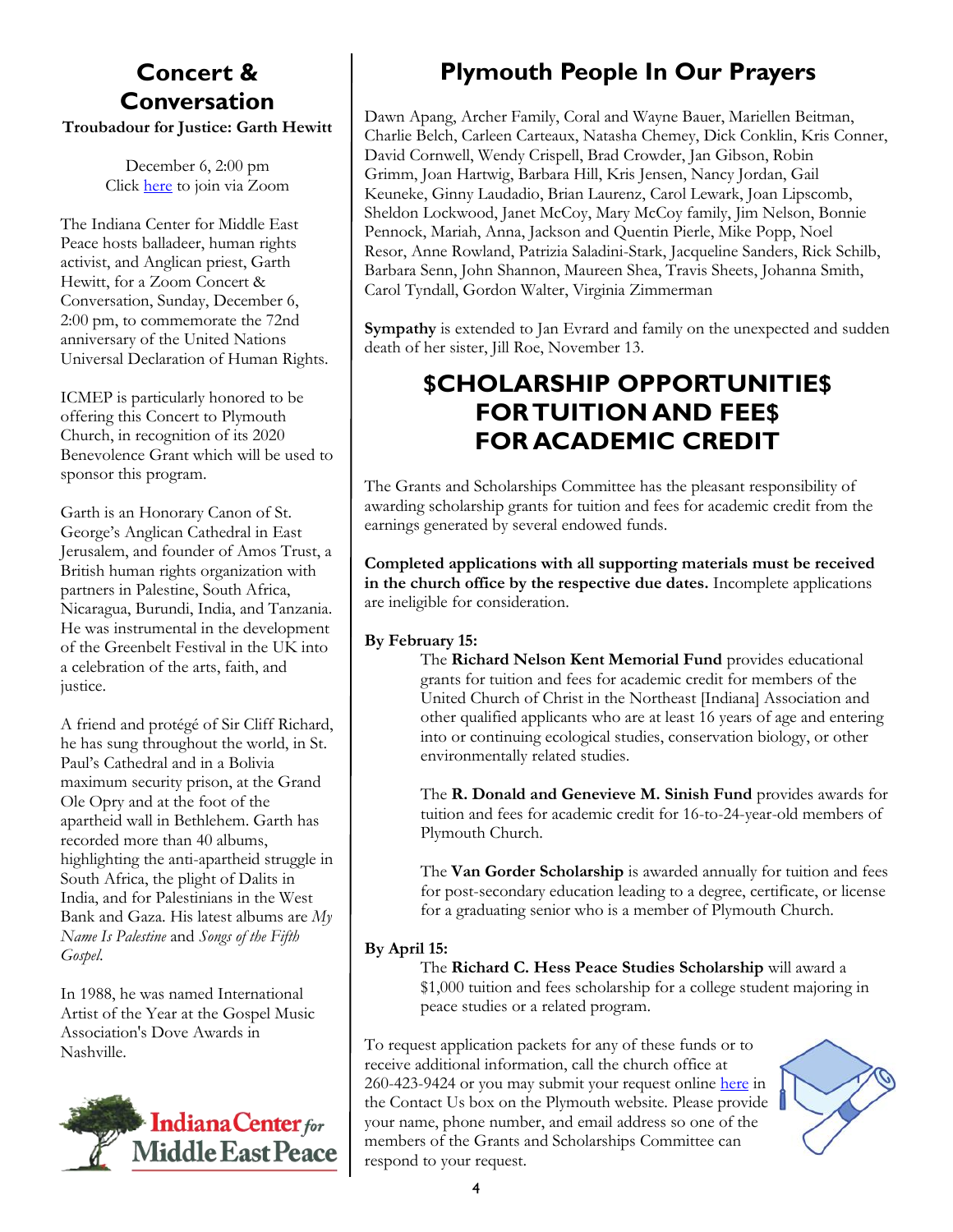# **Upcoming Concerts**

Join us for Plymouth Music Series events livestreamed on our [YouTube Channel!](youtube.com/plymouthchurchfw)  For the foreseeable future, all Music Series events will be held online without a limited in-person audience. We hope you will continue to support Plymouth Music Series by joining us online! Click the links below to learn about each event.

December 16, 2020 at 7:30 pm **[A Winter SOULtice | Music for Harp](https://www.eventbrite.com/e/124274226557)  [& Winds](https://www.eventbrite.com/e/124274226557)**

January 18, 2021 at 4:00 pm **[GOOD TROUBLE | A Civil Rights](https://www.eventbrite.com/e/124276116209)  [Celebration](https://www.eventbrite.com/e/124276116209)**

February 14, 2021 at 4:00 pm **[LOVE SONGS | In Celebration of](https://www.eventbrite.com/e/124276912591)  [Valentine's Day](https://www.eventbrite.com/e/124276912591)**

March 21, 2021 at 4:00 pm **[A CELEBRATION OF SPRING |](https://www.eventbrite.com/e/124277159329)  [Appalachian Spring by Aaron](https://www.eventbrite.com/e/124277159329)  [Copland](https://www.eventbrite.com/e/124277159329)**

### **IKC Guidelines**

The Indiana Kentucky Conference has provided some guidance for UCC congregations' responses to the rising coronavirus cases.

These include:

• Continue virtual worship and ministry only

• Suspend all indoor gatherings of any size until our county is scored blue/ green or yellow

• Limit 10 people for any indoor in-person gatherings

• Suspend 1:1 visitations with pastors until Allen County is out of red or orange range

Whenever two or more do gather, they will:

• Wear a face mask and stay at least 6 feet apart

• Not attend if feeling ill, are waiting on COVID-19 test results, or have tested positive for COVID-19 in the last 14 days



# **Music Ministry News**

Plymouth folk can rejoice that the ministry of music continues to provide meaningful opportunities for faith enrichment to the congregation, engaging musicians in the church and from the community in creative ways.

Just last week, the music ministry presented a recorded anthem by the Plymouth Bell Ensemble and the Sanctuary Singers for Plymouth's stewardship dedication service. The choir prepared their anthem in weekly zoom rehearsal meetings, and the bell choir met weekly in the Folsom Room for rehearsals. Then on November 4, we met at the church to record our music, which can be found on YouTube. When meeting at the church, we work hard to maintain the utmost safety for everyone, including social distancing, wearing masks, running the air handlers to insure there is plenty of fresh air and using a fogger to sanitize the air with safe, hospital grade disinfectant. Rest assured; we are being diligent about everyone's safety!

In the days ahead, we will continue our weekly rehearsals. We are planning a special Christmas pageant, anthems for Advent/Christmas, caroling for the congregation and more. The music Series will present several more concerts via our YouTube channel. You just might see a new series of musical offerings for the holidays performed by yours truly!

Stay tuned for more details and whenever possible, take time to tune into the musical offerings presented by Plymouth Music Ministry. This is provided to you as an opportunity to find enrichment, encouragement, and hope during these trying times.



Blessings,

Robert Nance, Director of Music

### **Children's Choir Moves to Weekly At-Home Activities**

As we move into the winter months, the Plymouth Children's Choir will be changing things up a little. In lieu of being able to meet outside as the seasons change, we've decided to start up a series of weekly activities to help provide some home entertainment throughout the winter season. In an effort to help families disconnect from the digital overload that we're all experiencing these days, we'll be trying to plan activities that don't involve electronic devices as much as possible. Activities will range from crafting projects to games that can be played with the entire family, and all with a musical theme!

If you'd like to participate, just send an email to our Associate Director of Music, Phil Slane, at [philip.m.slane@gmail.com.](mailto:philip.m.slane@gmail.com) Pickup for physical supplies for weekly activities will happen every Wednesday by the covered entrance off the Folsom Room from 5:30 pm to 6:30 pm.

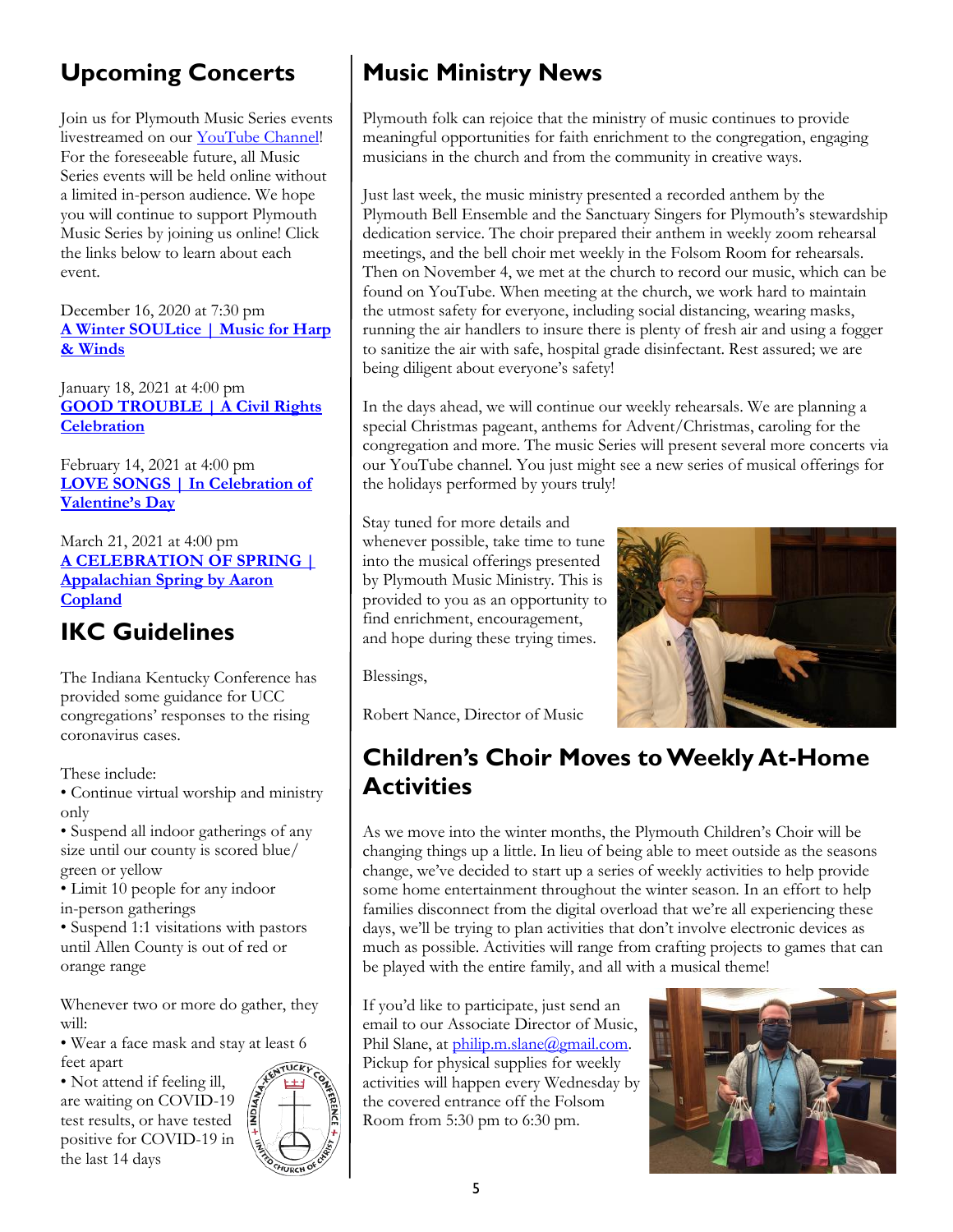### **Thank You From Fairfield**



I wanted to share our experience with you. It took several hours to sort and put away all of the wonderful donations. I had a kindergarten boy who needed clothing. It was so easy to simply organize a week's worth of clothing (including socks, underwear, and even a coat). He was so sweet and happy with his new "sweats"!

During the two days of Parent-Teacher Conferences, we set out the treats you donated. Our principal, Mr. Tijerina, had a "wheel" that he spun with Teacher's names. Each half-hour he would spin the wheel and it would stop on the name of the winner of a Starbuck's gift card. He would send an email with the winner's name. It was fun to hear the comments as teachers came to the office to collect their prize. It was a great way to break up a 12-hour day.

Thank you for your care and thoughtfulness. Especially now, it is great to have support of our teachers and staff.

Jennifer Hayes Case Manager Fairfield Elementary School

### **Thank you to Roger Eversole**

The staff of Plymouth Church would like to extend a heartfelt thank you to Roger Eversole for his assistance with the 2021 Stewardship Mailing. Volunteers like Roger help our limited staff work more efficiently. Plymouth thanks you!

thank you!

## **Sunday School**

This year in Sunday school we are using a program that mixes storytelling with Montessori-inspired props. Hearing our Bible stories in simple, repetitive ways brings our kids into a worshipful experience of the story. And using physical props in the telling gives our hands on learners another way to take in the story.

Plymouth Church has used this "Godly Play" storytelling method before—but always with props in the classroom. As we meet separately this year, each household needs a set of storytelling materials to use on their own. Thankfully, at Plymouth we have a number of artists up to the task!

Before we started, our families needed a place to keep their Sunday school materials. Several members of the Knit and Kbitz group made us bags for our supplies. Linda Balthaser donated fabric, and Anne Hughes, Laura Rudolph, Riet Zwiep and Julie Davidson made bags.

We started off this fall with the story of Creation, told through seven cards made by Janice Furtner. She painted her papers with rich textures, and cut them into symbols of each day's creation.

Our second story in October gave the kids a chance to create their own calendar of the seasons of the church year. They went home with the materials to create a circle of felt squares representing the Sundays in each season. As the year continues, we'll learn how to fit each of our other stories into their spaces on the calendar.

Now, with Advent approaching, we have story cards from Dana Wichern to help us understand this time of waiting. Dana's computer artwork incorporates Advent symbols, like paths, candles, and stars, with reminders of the Christmas story.

Finally, Sam Lipscomb, with the help of Steve Hollingsworth and Charlene Holly, created a set of wooden figures to help us tell many of our stories. Each figure was made from a different type of wood, all native to Indiana. Three of the figures went out in the Advent boxes—wooden carvings of Mary, Joseph, and baby Jesus. More of these wooden figures will be appearing in future boxes



This is a year where we are all searching for new ways to make connections. I know that our artists had our children in mind as they made these materials. And I hope that when the kids hold these physical pieces of the stories they will know that they are loved by our community, even when we are apart.

We're starting to line up artists for our second semester boxes now. These materials will help us tell the stories of the Parable of the Good Shepherd, the life of Jesus as we lead into Easter, and the experiences of the early church as we lead into Pentecost. If you would be interested in helping create some of our materials, we would love to have your artistry!

Katie Watson, Sunday School Director